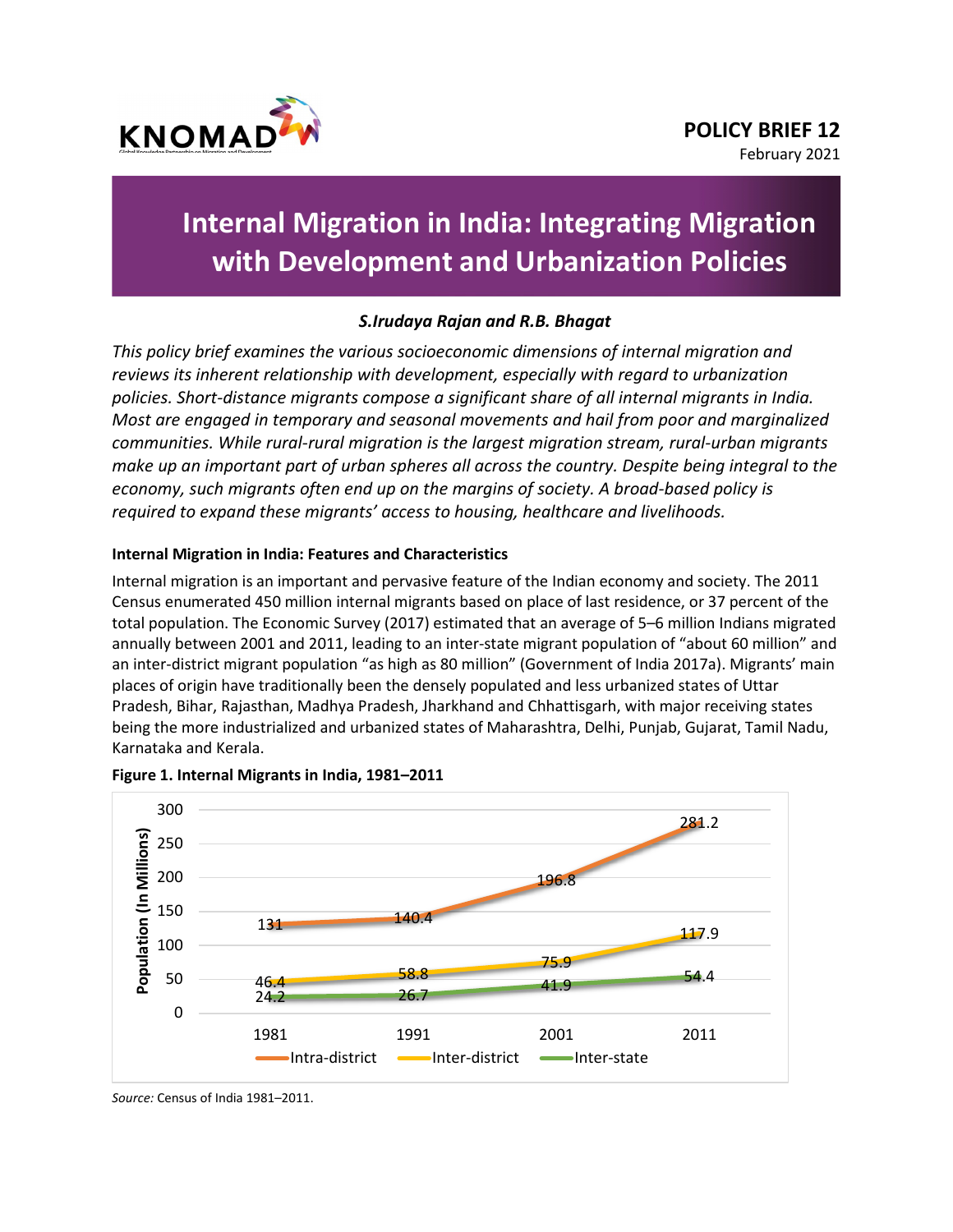The majority of internal migrants in India are short-distance, intra- and inter-district migrants (figure 1). Kone et al. (2018) note that the proportions of long-distance inter-state migration is considerably less than other developing countries such as Brazil and China, notwithstanding the fact that there are no legal restrictions to inter-state migration in India. One of the main barriers is the non-portability of social welfare schemes such as subsidized grain and the requirement of state domicility for government jobs. Munshi and Rosenzweig (2016) similarly theorize that low migration rates among male migrants in India are due to the lack of a formal insurance system that would help them hedge the risks of migration costs, coupled with relatively well-functioning rural informal insurance mechanisms.

Among major geographical streams, the most prevalent stream of migration is rural to rural, accounting for 62 percent, followed by the rural to urban stream at 20 percent, then the urban to urban at 13 percent, and urban to rural migration at 5 percent (Government of India 2010). According to the 2011 Census, 68 percent of all migrants were females. Over the years, it has been seen that the main reason cited for the migration of females has been marriage, followed by employment (Rajan and Neetha 2018). On the other hand, males mainly migrate for employment and education (Rajan and Sivakumar 2018). However, an underreported fact is that women, while primarily migrating for marriage, do enter the labor market at their destinations; this underreporting as well as a strongly male-centric view of migration leaves the issues of women migrants too often invisible (Rajan, Sivakumar and Srinivasan 2020).

Another aspect to note is that rural areas still depend on employment in agriculture. With agriculture heavily dependent on seasonal factors, this seasonal cycle also shapes the rural-urban migration stream. The rate of temporary and seasonal migration is seven times larger when permanent and semipermanent migration is considered. An estimated 21 out of every 1,000 migrants in India are temporary and seasonal migrants, which amounts to approximately 14 million persons circulating annually. Despite newer evidence from a number of developing countries that seasonal migration is not necessarily a response to destitution (Lucas 2021), in India, there is a preponderance of economically and socially marginalized communities in seasonal migration (Keshri and Bhagat 2013).

#### **The Link between Urbanization and Migration: A Picture of Exclusion**

Urbanization has been a growing phenomenon in South Asia, including India. As of 2011, the population living in urban areas in India was about 31 percent (about 377 million persons), still below the global average of 55 percent. In fact, India has one of the lowest urbanization rates in the world. Even in the South Asia region, where India is a regional power, only Nepal, Sri Lanka, and Afghanistan have lower rates of urbanization (United Nations 2018). Although net rural to urban migration contributes about one-fifth of urban population growth, the net annual outflow from rural to urban areas is about 2 million (Bhagat 2012). Another main issue that influences migration to urban areas is the primacy of urban employment opportunities in the manufacturing sector. However, employment in manufacturing has been stagnant in India for a number of years, with low labor absorption (Iyer 2013). Research has shown that formal employment in labor-intensive industries such as manufacturing is actually moving out of urban areas to rural areas, leaving workers in urban areas with few options beyond informal employment (Ghani, Goswami, and Kerr 2012).

Migrants take up significant space in India's large urban centers, with the Census of 2011 indicating that almost 46 percent of India's urban population is migrants. They work in both formal and informal sectors, such as in manufacturing and construction, as well as occupation such as brick making and textiles (Srivastava and Sutradhar 2016; Deshingkar and Akter 2009).

A number of urban policies have been undertaken over the decades to ensure that increasingly large urban centers turn into engines of growth. The contribution of urban centers to India's gross domestic product (GDP) is expected to rise from 47 percent in 1980–81 to an expected 75 percent in 2030,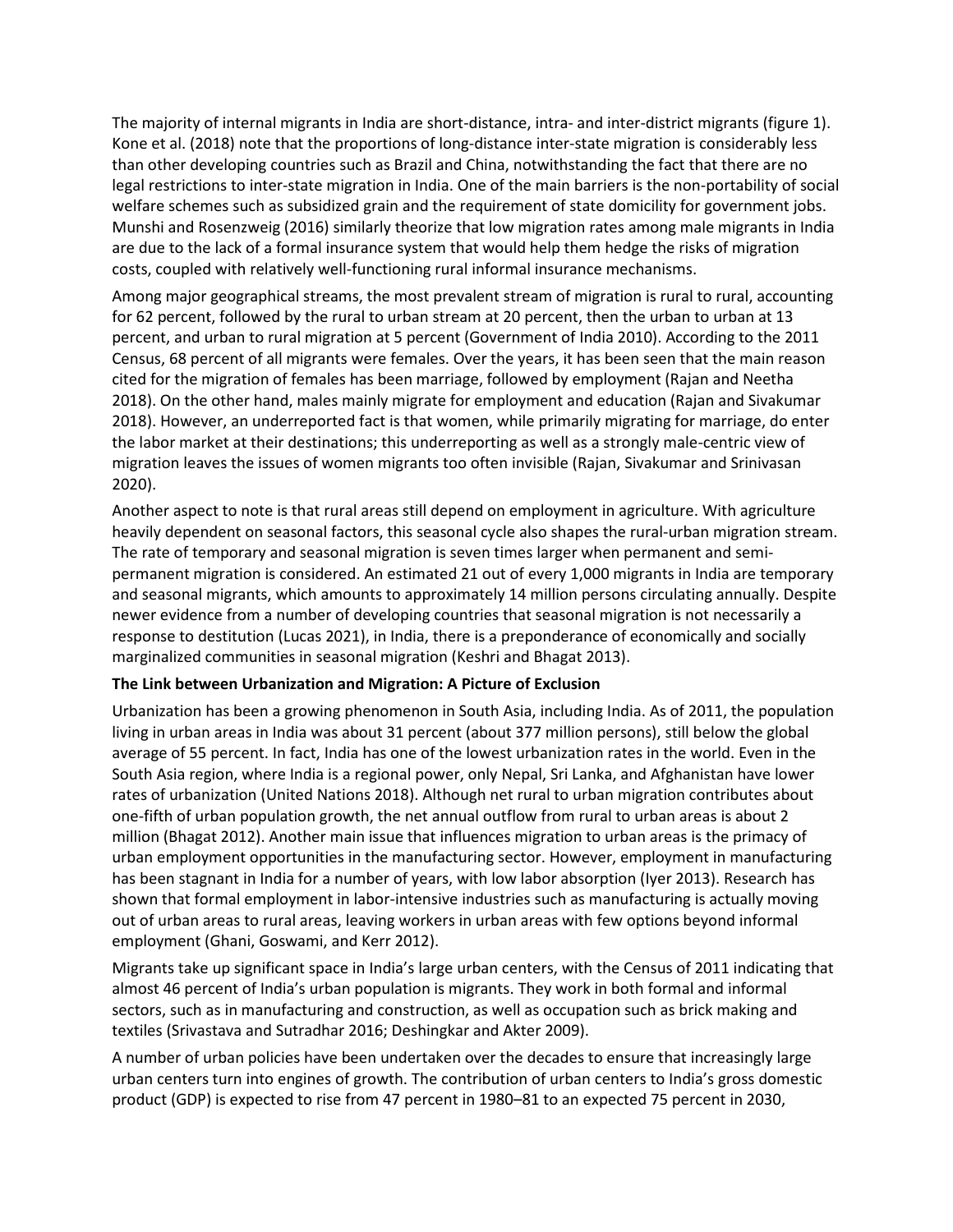provided that urban infrastructure development keeps pace with its potential (Gupta 2019). Some of the recent schemes claimed tohave a holistic urban renewal program are the Smart Cities Mission and Atal Mission for Urban Rejuvenation and Transformation (AMRUT), launched in 2015.

However, ample research has noted how migrants have been excluded from most benefits in cities, including access to social security programs, with many living in cramped slums s (Chandrasekhar and Mitra 2019). The invisibility of migrants is also reflected in inadequate statistics. For instance, migration data as a part of employment and unemployment data were last collected by the National Sample Survey in 2007–08. In order to link migrants with urban development, much needs to be done by way of public policy. Recent announcements by the central government during the COVID-19 pandemic on the portability of ration cards and rental housing for migrant workers are some important steps in this direction (Rajan 2020).

## **Toward a Policy for Integrating Migrants with Development**

The urban exclusion of internal migrants was flagged by a UNESCO (2012) policy brief which found that migrants were denied access to rights in the cities where they lived, often working in informal jobs with inadequate social, economic, and health security or education for their children. In view of this, the Government of India, through the Ministry of Housing and Urban Poverty Alleviation (MHUPA), constituted the "Working Group on Migration" in 2015 and submitted a report in 2017.The report made a number of recommendations and provides a roadmap for the better inclusion of migrants at their destinations (Government of India 2017b).

#### **Social and Economic Protection**

To date, there has been only one piece of legislation governing the conditions of migrant workers in India—the Interstate Migrant Workmen's Act, 1979. However, migrant workers have been governed by various labor laws with no focus on migration status such as the Contract Labour (Regulation and Abolition) Act, 1970; Building and Other Construction Workers (Regulation of Employment and Conditions of Service) Act, 1996; and the Unorganized Workers Social Security Act, 2008.In 2020, different labor laws were amalgamated into four labor codes, but with little concern for migrant workers. Because many establishments are excluded, and also because many labor migrants are not registered, the benefits of labor laws do not reach most migrant workers.

#### **HealthCare and Housing**

It is important to ensure access to healthcare developed through portable insurance systems and easy access to public healthcare systems at destination. Moreover, the provision of temporary or rentalbased housing culminating in ownership may be helpful in many urban contexts. This would also pave the way for migrants to acquire an identity, encouraging them to avail themselves of the right to vote and participate in local development. Urbanization and rural empowerment policies at national and subnational levels need to harmonize, with a view to making the benefits of migration available to all.

#### **Skills and Education**

Programs must be set up in order to upskill migrant workers to better their conditions in terms of both work and wages. Programs to provide education for migrant children will also engender more long-term and robust migration to urban centers.

#### **Financial Inclusion**

It is important to ensure that migrants get access to formal channels of banking and credit systems, to not only increase their assets, but also to ensure legal channels for migrant remittance transfers.

The COVID-19 pandemic has shown that these measures are of the utmost importance. The tragic scenes of migrant workers walking India's roads on their way home could have been avoided if basic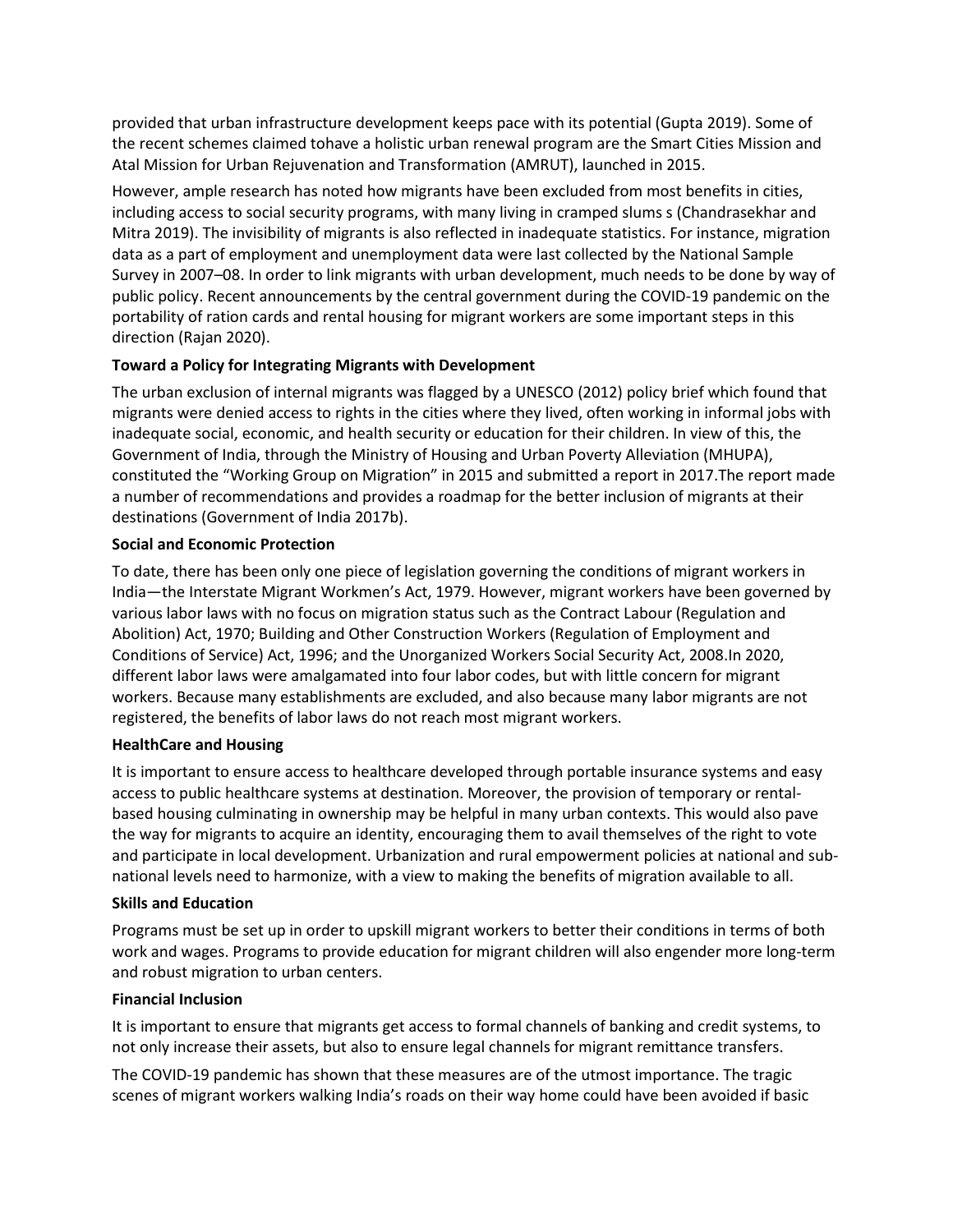safety nets had been in place. Larger urbanization policies have to dovetail with rural empowerment programs, which seems to be absent in most discussions on urbanization policies, including the recent "Smart Cities Mission." More importantly, responsibility toward migrants should be clearly defined and adequate policies need to be formulated with unambiguous operational feasibility. A holistic rethinking of welfare measures, both legislatively and operationally, would ensure that internal migrants are not left vulnerable and excluded in the future.

#### **Conclusion**

A unique identification project known as Aadhaar has been quite successful, and it is now easier to implement the policy of inclusion. Over the years, a push to use better mobile facilities along with the use of the Aadhaar system to ensure greater financial coverage have occurred through governmental programs like the Pradhan Mantri Jan Dhan Yojana (PMJDY), which oversaw a massive increase in the opening of bank accounts. However, issues still remain. For example, despite the opening of bank accounts, access to credit facilities is still limited, especially in rural areas (Sinha and Azad 2018). This is an area that needs to be developed. Further, the increase in digital coverage should make access to food security, housing, health, and education of migrants' children a top priority. While state and local governments are the implementing authorities, the central government is required to create favorable legislative and policy frameworks with respect to all internal migrants, including inter-state migrants.

#### **Key References**

Bhagat, R.B. 2012."A Turnaround in India's Urbanization." *Asia Pacific Population Journal* 27(2): 23–39.

Chandrasekhar, S., and A. Mitra. 2019. "Migration, Caste and Livelihood: Evidence from Indian City-Slums." *Urban Research & Practice* 12(2): 156–72.

Deshingkar, P., and S. Akter. 2009. "Migration and Human Development in India." Human Development Research Paper 2009/13, United Nations Development Programme, New York.

Ghani, E., A. G. Goswami, and W. R. Kerr. 2012. "Is India's Manufacturing Sector Moving Away From Cities?" Policy Research Working Paper 6271, World Bank, Washington, DC.

Government of India. 2010. Migration in India, 2007–08: NSS 64th Round (July 2007–June 2008). New Delhi: Ministry of Statistics and Program Implementation.

Government of India. 2017a. "India on the Move and Churning." In Economic Survey of India 2016–17, 264–84. New Delhi: Ministry of Finance.

Government of India. 2017b. Report of the Working Group on Migration. New Delhi: Ministry of Housing and Urban Poverty Alleviation.

Gupta, P. 2019. "Three-Fourth of India's GDP to Come from Urban Population if These Reforms Are Made." Financial Express, August 7, 2019. [https://www.financialexpress.com/economy/three-fourth-of-indias-gdp](https://www.financialexpress.com/economy/three-fourth-of-indias-gdp-to-come-from-urban-population-if-these-reforms-are-made/1668629/)[to-come-from-urban-population-if-these-reforms-are-made/1668629/.](https://www.financialexpress.com/economy/three-fourth-of-indias-gdp-to-come-from-urban-population-if-these-reforms-are-made/1668629/)

Iyer, C. G. 2013. "Urbanization in India and Productivity of Manufacturing Industries: An Empirical Study." Indian Economic Review 48 (2): 297–322.

Keshri, K., and R. B. Bhagat. 2013. "Socioeconomic Determinants of Temporary Labour Migration in India: A Regional Analysis." Asian Population Studies 9(2): 175–95.

Kone, Z. L., M. Y. Liu, A. Mattoo, C. Ozden, and S. Sharma. 2018. "Internal Borders and Migration in India." Journal of Economic Geography 18(4): 729–59.

Lucas, R. E. B. 2021. Crossing the Rural-Urban Divide: A Compilation of Prior and Fresh Evidence from Developing Countries. Oxford University Press.

Munshi, K., and M. Rosenzweig. 2016. "Networks and Misallocation: Insurance, Migration, and the Rural-Urban Wage Gap." American Economic Review 106(1): 46–98.

Rajan, S.I. 2020. "COVID-19–Led Migrant Crisis." Economic and Political Weekly 44 (48): 13–16.

Rajan, S. I., and N. Neetha, eds.2018. Migration, Gender and Care Economy. Oxon and New York: Routledge.